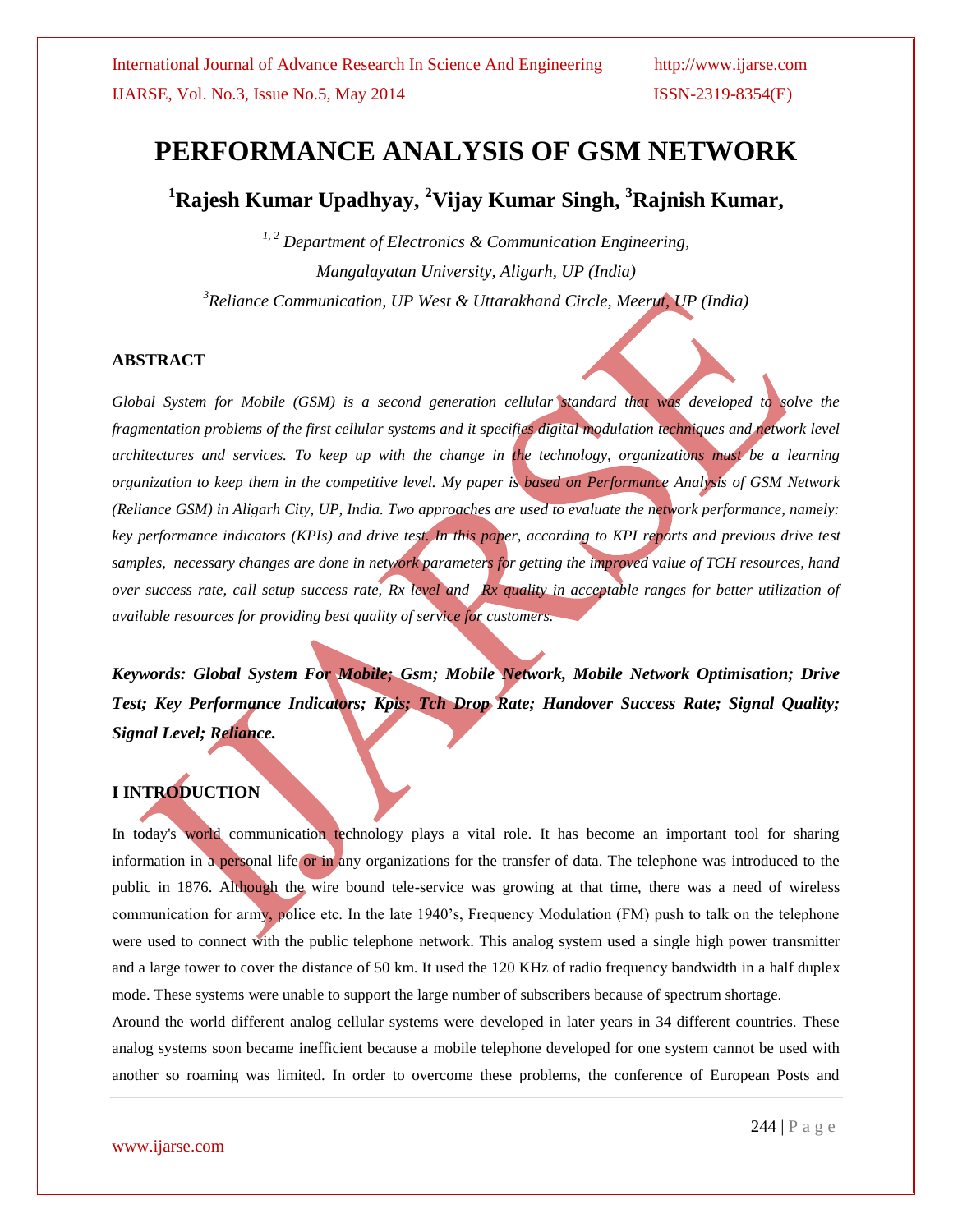Telecommunications (CEPT) formed. In 1982, a Group Special Mobile (GSM) was developed which was using a digital technology. In 1989, GSM responsibility was transferred to European Telecommunication Standards Institute (ETSI), and phase 1 of the GSM specifications was published in 1990. Commercial service was started in the mid of 1991 with GSM 900 which uses 25MHz and band width 890-9l5 MHz from mobile to base station and 935-960 MHz from base station to mobile). With the development of digital telephony GSM became popular due to these features:

- Superior speech quality Low terminal and service costs
- International roaming under one subscriber directory number.
- ISDN compatibility
- High level of security
- Support new range of services and network facilities

Among the existing cellular networks, global system for mobile (GSM) communications is the most popular cellular communication system all around the world [1, 2]. This system was developed over time to include data communications by packet data transport via general packet radio services (GPRS) and enhanced data rates for GSM evolution (EDGE). Further improvements were made when the 3GPP developed third generation (3G) UMTS standard followed by fourth generation (4G) LTE advanced standard [3]. In recent years, a great deal of attention has been paid to the planning, evaluation and optimisation of mobile cellular networks [4, 5]. There are several research papers in the literature that addressed the evaluation and optimisation of operational GSM networks. Thus, Key performance indicators (KPIs) to evaluate the performance of an operational GSM network. The network performance evaluation is based on four major KPIs, i.e., call setup success rate, call drop rate, handover success rate and traffic congestion. Every KPI is explored and improvement methodologies are suggested [6, 7]. However, these improvement methodologies were not implemented in the network. Evaluation of the handling of traffic and network utilization of an operative GSM network during eight months may a basic time span for a network. They developed a regression-based forecasting model for the traffic [8]. The performance of GSM and GPRS operational network is presented with a review of the most common KPIs that are used to evaluate the performance of GSM and GPRS networks [9]. The relationships between these KPIs are introduced and thresholds for some KPIs are suggested so that the GSM operators should not exceed them. Addressed the optimisation of GSM network, data sorting and analysing, implementing the optimisation and system fine tuning [10]. Network dimensioning such as BSC, MSC and other related parameters are addressed and the top ten wireless parameters are listed which are the most important from the authors' point view. KPIs for quality of service (QoS) evaluation in GSM network are identified. Four assessment parameters network accessibility, service retainability, connection quality, and network coverage) for evaluating the QoS were applied on four GSM networks in Nigeria [11]. The results of that study showed that the QoS of GSM networks in Nigeria is unreliable and the network accessibility and retainability are unsatisfactory. Aim of study for presenting the QoS of network optimisation and evaluation of KPIs provided by GSM operators in terms of the ability to establish and maintain call connections, call retention, handover, inter and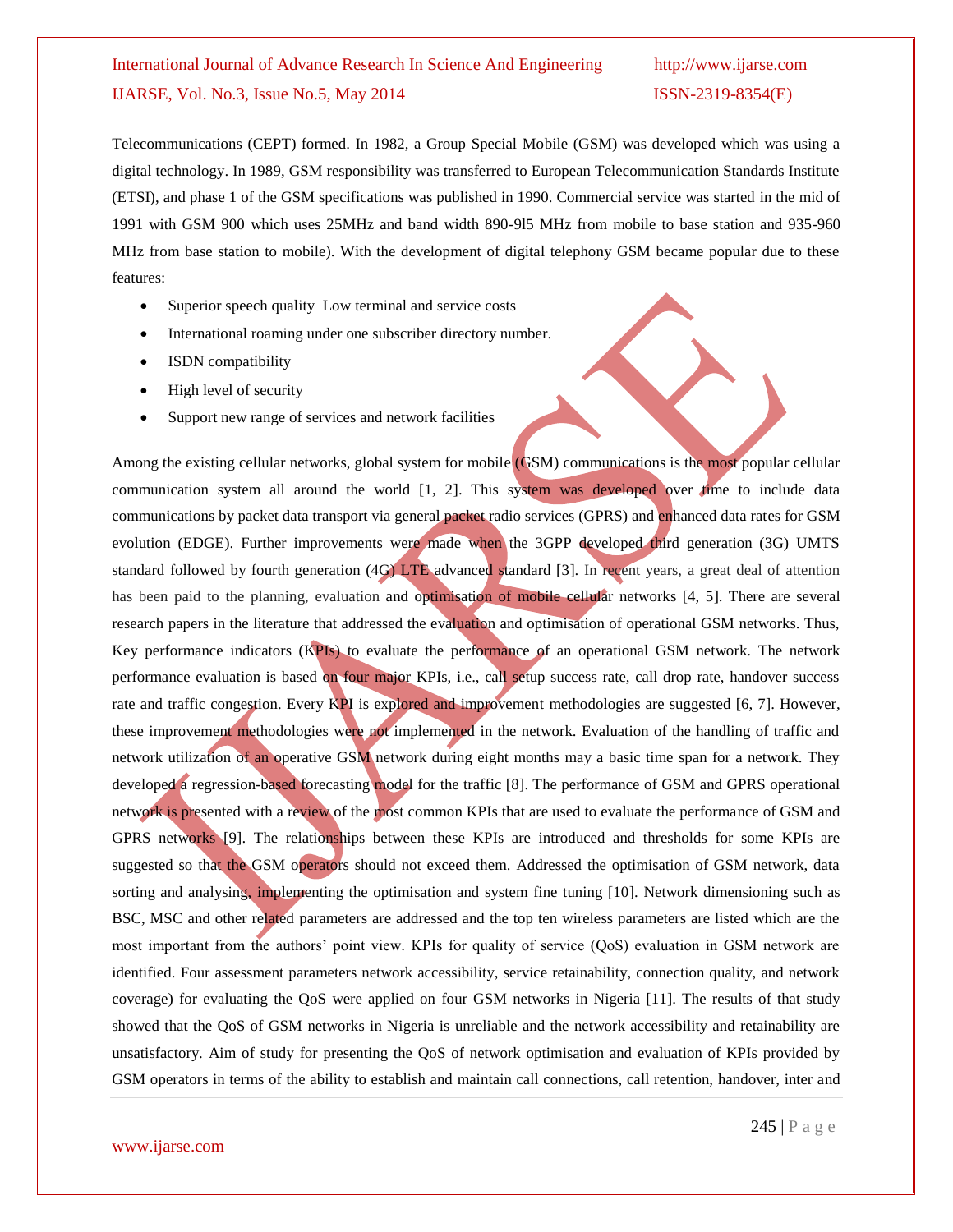intra network call set-up [12]. Proposal of a measurable indicator of quality of experience (QoE) in EDGE networks, called busy hour throughput per user, which can be employed to direct practical network design and optimisation [13]. Semi-automatic tool is developed to perform the network optimisation by tuning the parameters of a live GSM network. The authors select the most common KPIs to evaluate the QoS and they assign thresholds for these KPIs. The developed tool is then used to suggest some recommendations that can be applied to the cell so as to enhance its performance [14]. Evaluation of the call set up success rate as one of the most important KPI in GSM system. Suggestion for calculating this KPI as the ratio of the assigned traffic channels (TCHs) to the channel requests [10]. From the literature survey above, some authors have suggested several approaches to improve the available KPIs. However, most of these approaches were not implemented and evaluated for a live GSM network. Other authors

have used the drive tests to evaluate the performance of active GSM networks in terms of QoS. Nevertheless, to the best of our knowledge, there are no comprehensive research works that combine both the KPIs and the drive tests to evaluate and optimise the performance of operational GSM mobile networks.

In this paper, a comprehensive research study is carried-out on the performance evaluation and optimisation of Reliance GSM mobile network in Aligarh City is selected as a case study. Our contribution is twofold: Firstly, both the KPIs and the drive tests are used to evaluate and optimise the performance of the GSM network in Aligarh City. In addition, operation and support subsystem (OSS) optimisation tools are used in the final optimisation process. Secondly, performance of the GSM network should be better as before. Figure 1.1 illustrates the various steps carried-out in this research. Starting from the operational Reliance GSM network, an evaluation step is performed by using the data from network audit, KPIs and drive tests. After the evaluation step, an optimisation step is performed followed by implementation. The optimisation process is cyclic till the best performance for the network is reached. At that point a comparative study is carried-out between the performance of the GSM network before and after introducing the new implementation. This research is conducted from October 2013 to April 2014.



**Fig. 1 Various Steps Carried-Out in This Research Paper**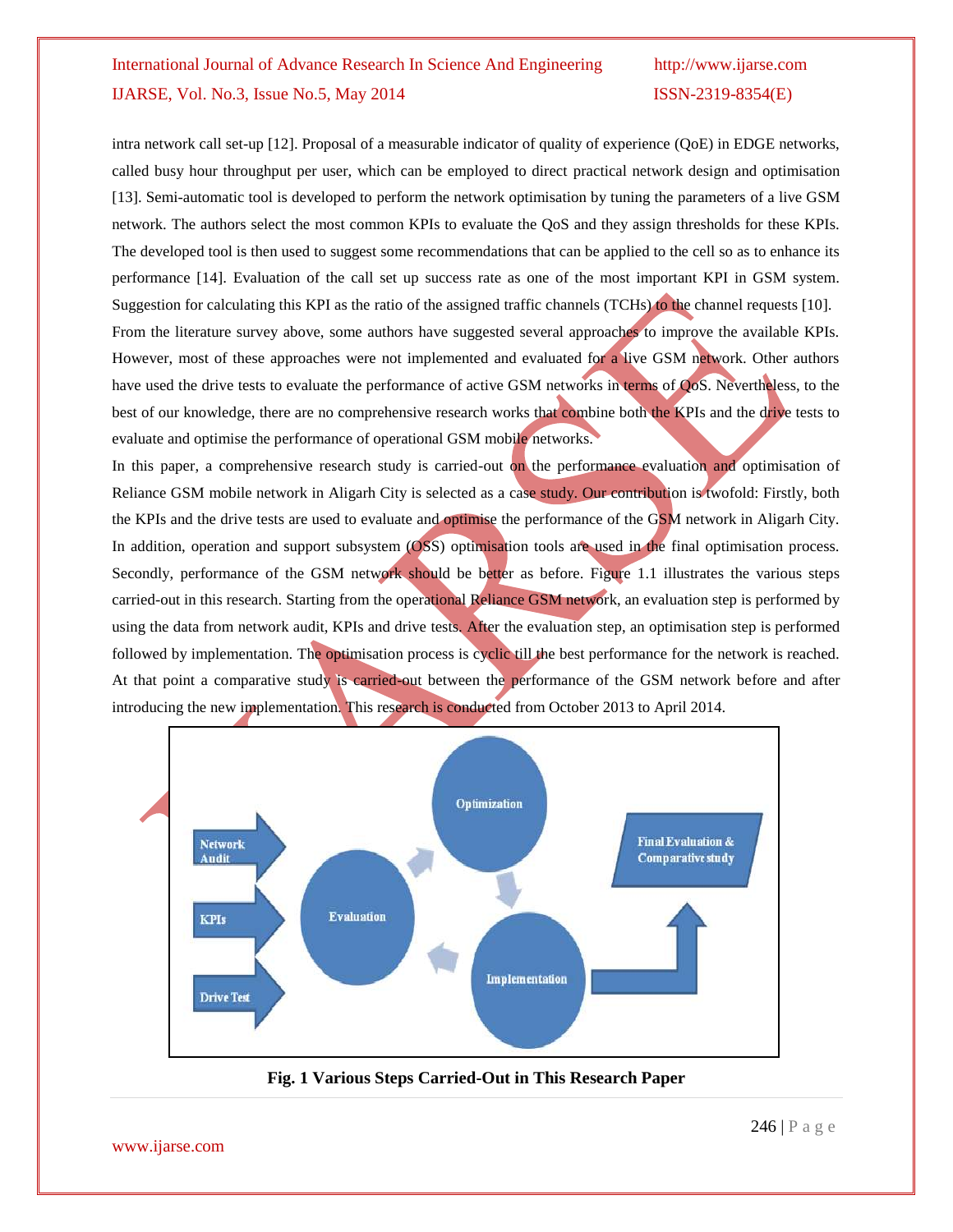## **II. GSM NETWORK AUDIT IN ALIGARH CITY**

## **2.1 Basic Network Information**

The selection of Aligarh City to perform this research for minimizing the TCH drop rate and improving the QoS. Table 1 shows the basic information about Reliance GSM network in Aligarh City of October 2013. This information includes active sites and cells, serving base station controller (BSC), serving Mobile Switching Centre (MSC), broadcast control channel (BCCH) and TCH frequencies and total number of transmitter-receiver units (TRUs). Figure 2 is a map from Map Info Professional software that illustrates all active and planned sites with cell directions in Aligarh City.

**Table 1 Basic Information of Reliance GSM, Aligarh**

| Table 1 Dasic Imormation of Renance GSMI, Angarii |                      |  |  |  |
|---------------------------------------------------|----------------------|--|--|--|
| <b>Detail</b>                                     | <b>Specification</b> |  |  |  |
| Operator                                          | <b>Reliance GSM</b>  |  |  |  |
| Frequency Band                                    | <b>GSM 1800 MHz</b>  |  |  |  |
| <b>Total Sites</b>                                | 66 Sites             |  |  |  |
| <b>Total Cells</b>                                | 198 Cells            |  |  |  |
| <b>TRX</b>                                        | 594                  |  |  |  |
| Total BCCH & TCH                                  | 43                   |  |  |  |
| Serving BSC                                       | RC-G-ALGH-BSC-01-HU  |  |  |  |
| Serving MSC                                       | <b>Aligarh MSC</b>   |  |  |  |



**Fig. 2 Reliance GSM sites in Aligarh City, UP displayed on MapInfo Professional**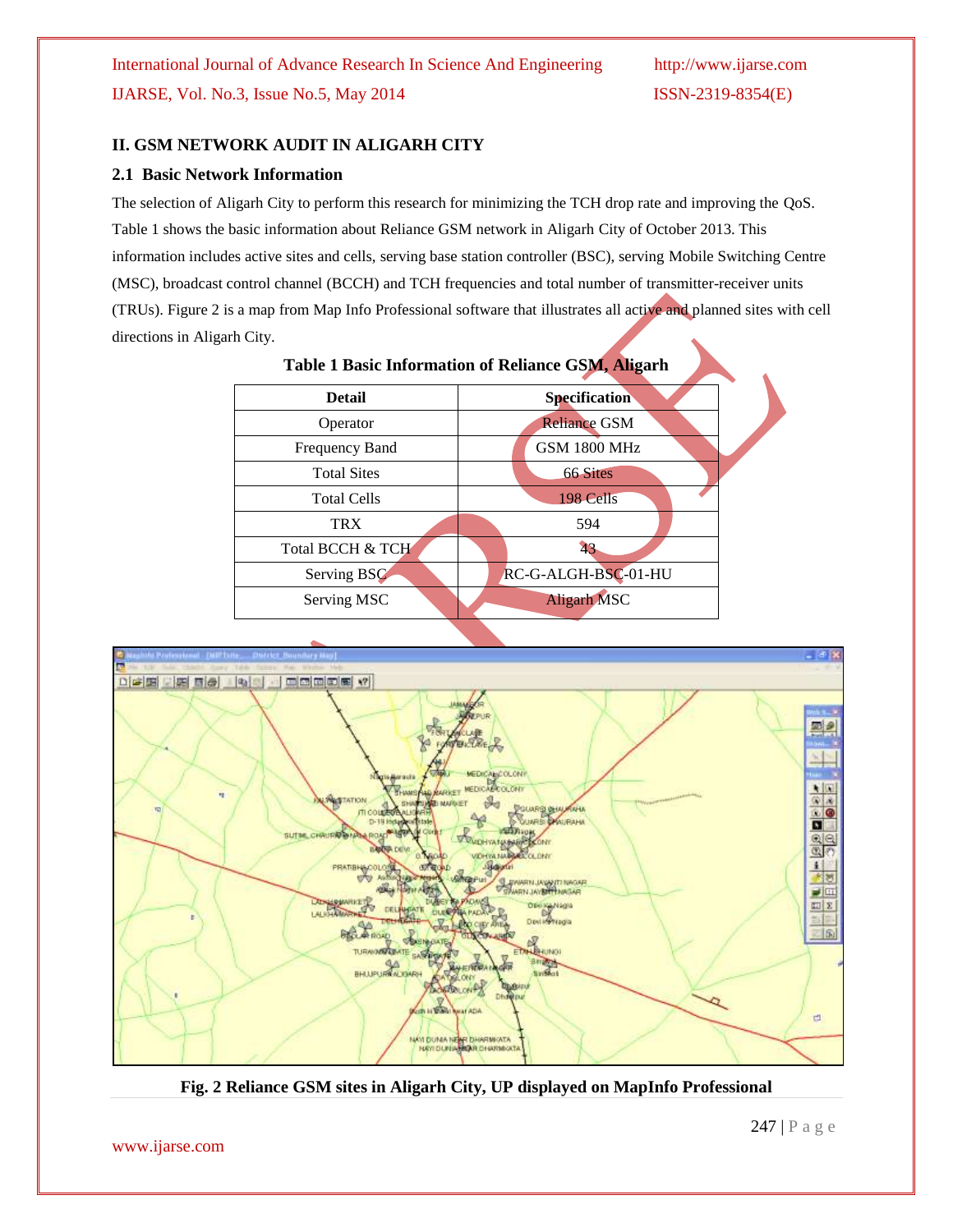### **2.2 Frequency Reuse Plan**

Although there are 373 channels in the GSM 1800 band, Reliance GSM network in Aligarh has only been allocated 43 channels. These channels are divided into traffic and control channels. More particularly, the available 43 channels can divided into 17 TCHs and 26 BCCHs. The absolute radio frequency channel number (ARFCN) of the BCCH channels and TCH channels are allocated according to frequency planning and requirement to accommodate 198 cells.

### **III. KEY PERFORMANCE INDICATORS**

KPIs are used to evaluate the performance of an operational GSM network. These KPIs come in form of counters from the OSS of GSM network. These counters are then converted into a more readable way. The most common KPIs are listed below:

**1. TCH drop rate:** this is one of the most critical KPIs in GSM networks since it is annoying to the customer as well as the operator. It is the percentage of lost connections to the total number of connections for a given cell in the active mode (on call). The value of this KPI ranges from 2% in the initial launching for the cell and it must be decreased to 0.5% in normal operating conditions.

**2. Standalone dedicated control channel (SDCCH) drop rate:** It is the percentage of the lost SDCCH connections to the total SDCCH connection attempts. SDCCH is used during vital roles such as call setup and mobile registration.

**3. TCH congestion and congestion perceived by subscriber:** There are two different approaches when dealing with TCH congestion. The TCH congestion perceived by subscriber is more realistic since it is from user's point of view rather than the congestion observed by the network and it is given by TCH congestion.

**4. TCH** assignment success rate: It is a measure of the successful TCH assignments to the total attempts. It is recommended to keep this value as close to 100% (typical value is 98 %).

**5. Handover success rate:** It is the percentage of successful handovers to the total number of handover attempts.

**6. SDCCH congestion:** SDCCH is used during call setup, mobile registration and SMS. The SDCCH congestion is the percentage of the time that all SDCCH resources are busy within a given cell. The accepted value is no more than 0.5.

**7. Call Setup Success Rate (CSSR):** It is a measure of call setup success rate of attempted calls by subscribers in a cell and it should me minimum 98 % in a good network.

### **IV DRIVE TEST AND KPI RESULTS**

Two approaches to evaluate the performance of a live GSM network, namely KPIs and drive tests. On the one hand, KPIs give us detailed statistics for many events in GSM cells. On the other hand, drive tests show the realistic experience of the customer. Customer's point of view is more important since it reflects the real life scenarios.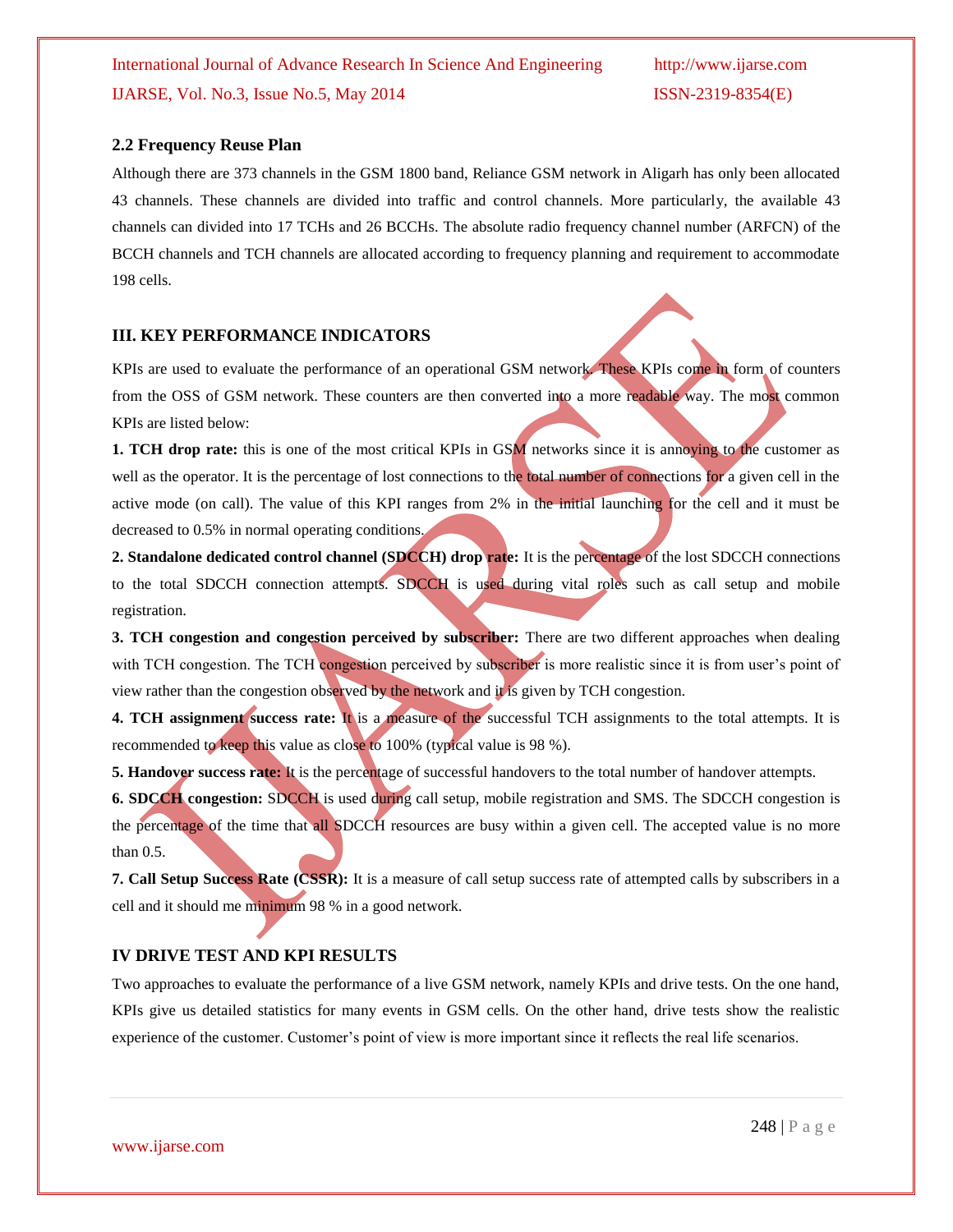TEMS investigation data collection Version 10.0.5 is used for drive testing of GSM network all over Aligarh City. This drive test was performed in Oct 2013. TEMS investigation route analysis and MapInfo Professional for analyzing these collected drive test log files. The advantages of the drive test are: Firstly, drive test is a powerful tool for the radio frequency (RF) analysis and problem solving. Secondly, scanner tool used in drive test is a very good tool for detecting interfering signals.

Finally, the drive test gives the exact geographical location for each sample through the connected GPS receiver. There are many parameters that are gathered by the drive test. The most important parameters are the received signal level (RXLEV) and the received signal quality (RXQUAL). RXLEV is the received signal power in units of dBm. The minimum acceptable RXLEV is commonly set to  $-104$  dBm for the cell. While RXLEV value of  $-60$  dBm is considered as excellent value. For a customer to be able to access the GSM network, it is strongly recommended that there will be a sufficient coverage with acceptable quality. RXQUAL is a measure of the QoS and it is given by GSM scale from 0 to 7, where 0 is the best quality and 7 is the worst. TEMS uses RXQUAL to identify the quality of a voice call or data session during the dedicated mode. RXQUAL is used to estimate the quality of GSM network service measured in terms of Bit Error Rate (BER) before channel decoding. Table 2 shows how the RXQUAL is mapped to the BER percentage.

|               | -<br>ີ             |
|---------------|--------------------|
| <b>RXQUAL</b> | <b>BER</b>         |
|               | $< 0.2\%$          |
|               | $0.2\%$ to $0.4\%$ |
|               | $0.4\%$ to 0.8%    |
| 3             | 0.8% to 1.6%       |
|               | 1.6% to 3.2%       |
|               | 3.2% to 6.4%       |
| 6             | 6.4% to 12.8%      |
|               | $>12.8\%$          |

**Table 2 RXQUAL with corresponding BER values**

In October 2013, a drive test was carried-out in the streets of Aligarh City. The distributions of the collected signal samples of RXLEV and RXQUAL are shown in Figure 3 and 4 respectively after optimization of network. According to Fig 3, most of the samples are within the interval from -85 to 0 dBm with average of –85 dBm. Note that the number of samples with RXLEV less than -85 dBm are negligible. Thus, the signal level in Aligarh City is very good. A sharp spike around the value of –85 dBm comes from the fact that the drive test car stuck in traffic jam close to the RF site in the city centre such that many samples are taken with very good RXLEV. According to Fig. 4, about 68% of the samples have excellent quality corresponding to RXQUAL value of 0. In addition, about 3% of the samples have poor quality corresponding to RXQUAL values of 5 and 7. To analyze the data from drive test, four coverage classes are defined interms of RXLEV and RXQUAL according to Table 3.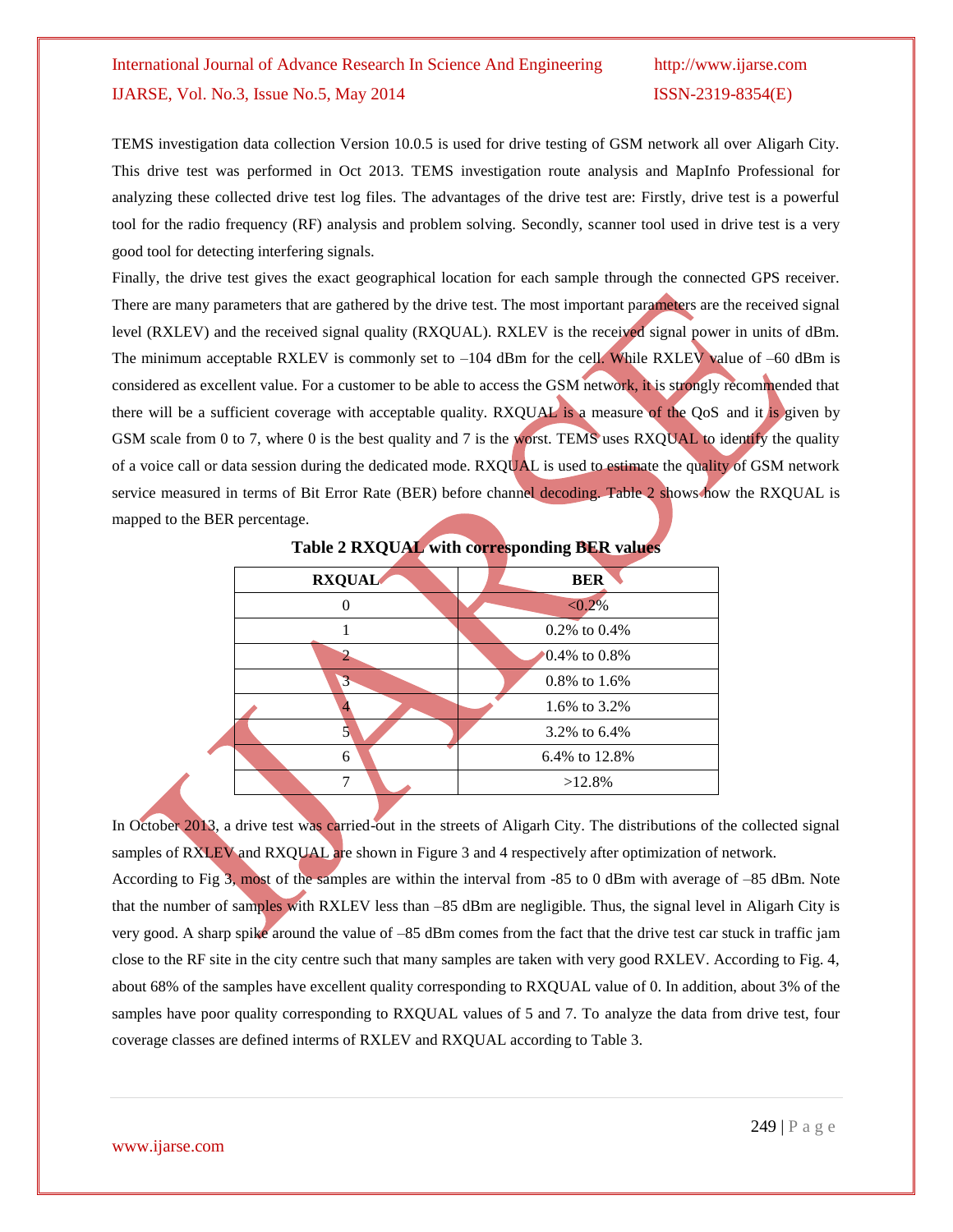

**Fig. 3 RX Level Full (dBm) Distribution of collected samples from drive test** 

## **Fig. 4 RX Quality Sub distribution**

## **Table 3 Coverage levels legend in terms of RX LEV and RX QUAL**

| <b>Coverage class</b> | <b>Condition</b>                                    |
|-----------------------|-----------------------------------------------------|
| Level 1               | $\overline{\text{RX }}$ LEV> = -70 and RX QUAL< = 2 |
|                       | $(RXLEV> = -85$ and RX QUAL $<-4$ )                 |
| Level 2               | and                                                 |
|                       | $(RX$ LEV $<-70$ or RX QUAL $>2$ )                  |
|                       | $(RX$ LEV $> = -100$ and RX QUAL $< = 6$ )          |
| Level 3               | and                                                 |
|                       | $(RX$ LEV $<-85$ or RX OUAL $>4$ )                  |
| Level 4               | RX LEV $<-100$ or RX QUAL $>6$                      |
|                       |                                                     |

Thus, level 1 is the best level since it guarantees the best of both RXLEV and RXQUAL. Level 2 provides the users with good RXLEV and good RXQUAL. Level 3 provides the user with acceptable RXLEV and RXQUAL. However, level 4 is the worst level since it combines poor RXLEV with poor RXQUAL. Table 4 & 5 shows the percentage distribution of both parameters as obtained from the data collected during the drive test according to operator legends. Figures 5 and 6 show, respectively, the drive test maps of RX LEV and RX QUAL in Aligarh City. This is important since it shows the geographical location for each sample. By inspecting drive tests of each area in Aligarh City, poor performance is negligible after optimization.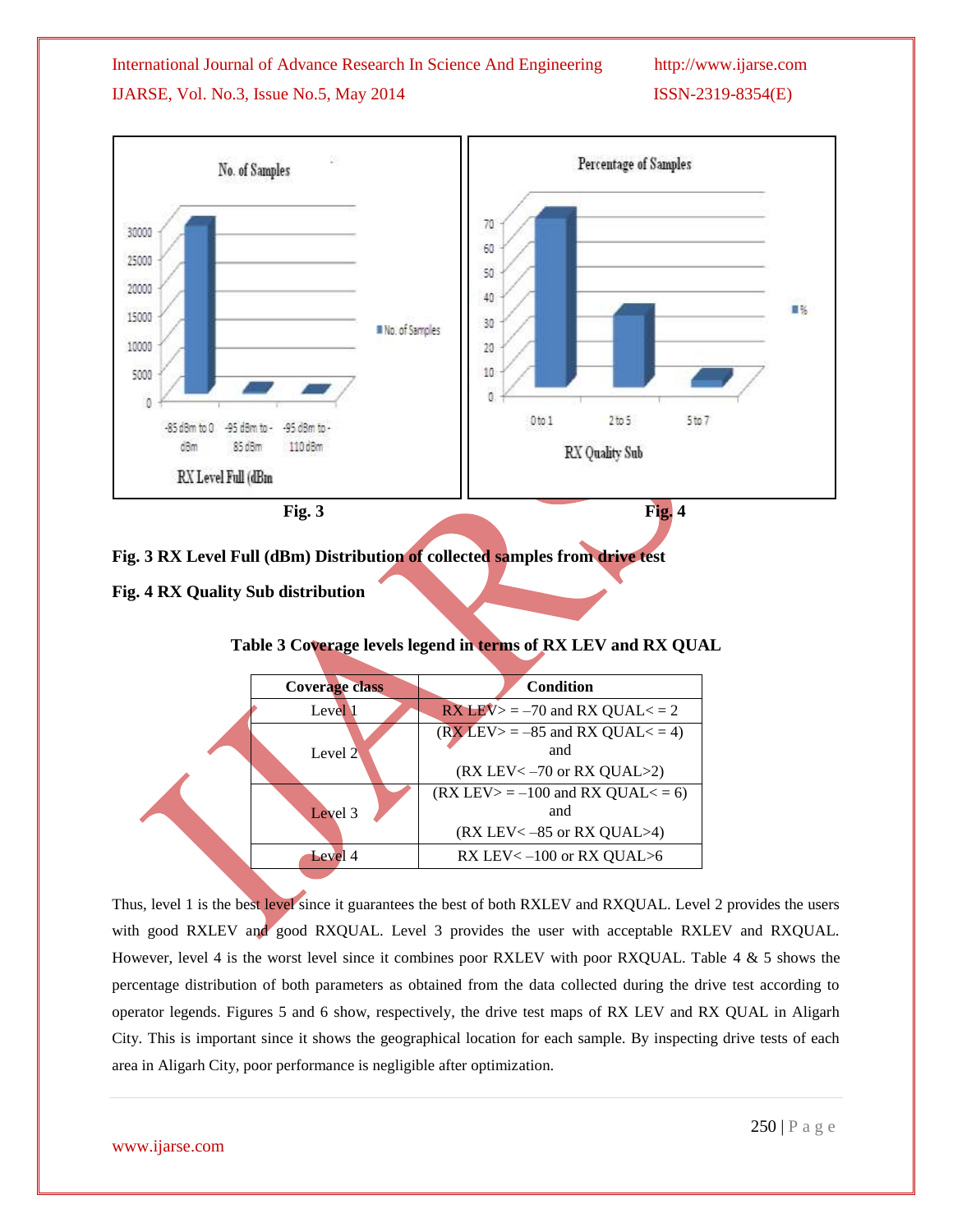# **Table 4 RX level distribution in drive test in Aligarh City Table 5 RX Quality distribution in drive test in Aligarh City**







During optimization process, two stages which are the manual optimisation process and the automatic optimisation process using the OSS optimisation tools. The manual optimisation process starts with capacity analysis and neighbour relation plan. It yields two outcomes which are new frequency plan for both BCCH and TCH frequencies, and new neighbour relation plan. The outputs of the manual optimisation process are then fed to the OSS optimisation tools. The main output of the second stage is a frequency plan for BCCH and TCH channels with reduced interference. An enhanced neighbour relation plan with better handover performance is the other outcome of this stage. We also get good KPI results and some of them are shown in Table 6.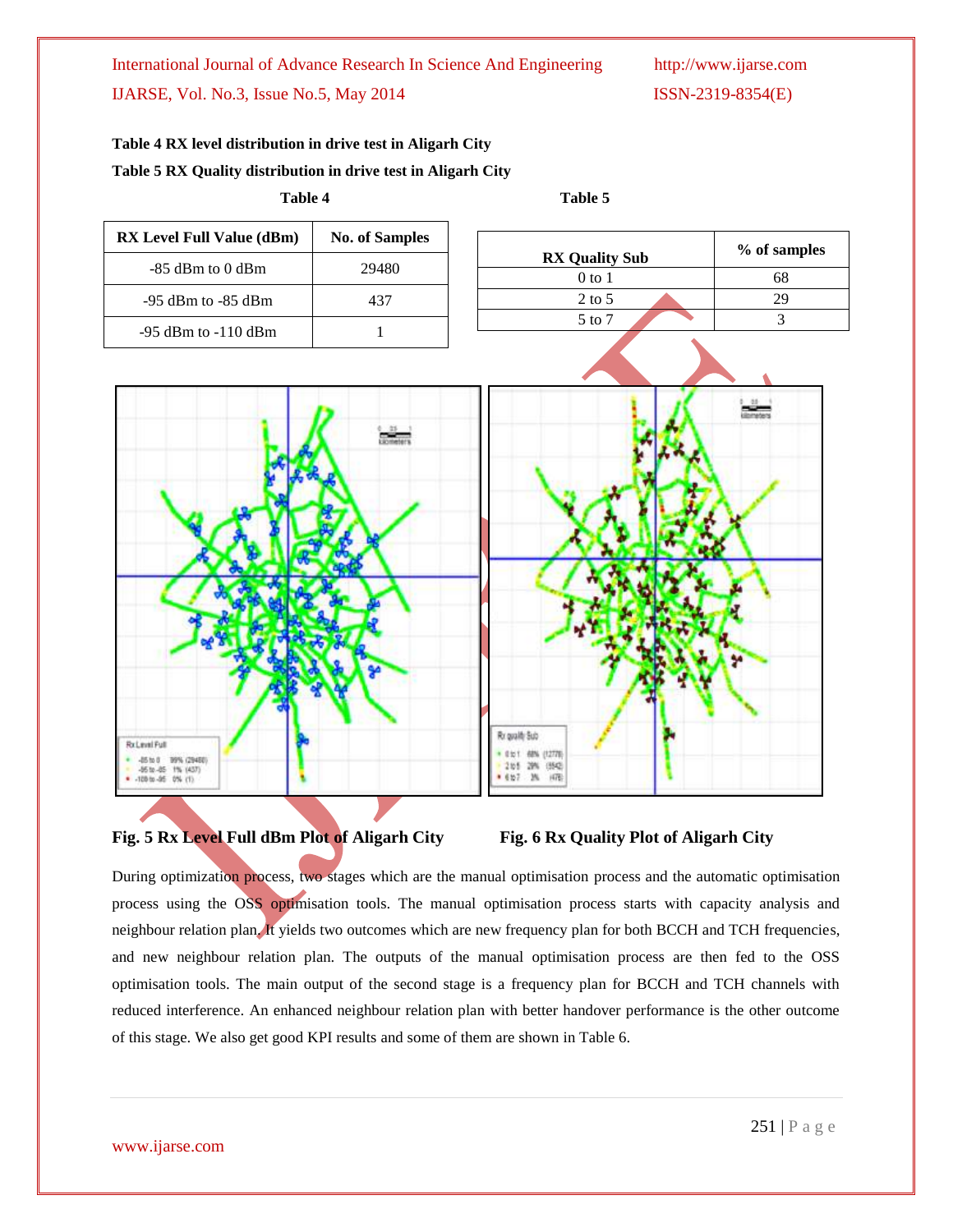| <b>Target</b>       | <b>Achievement</b> (After<br>Optimization) |
|---------------------|--------------------------------------------|
|                     | <b>GSM</b>                                 |
|                     | 1800                                       |
|                     | 400                                        |
|                     | 66                                         |
| $>85d$ Bm/ $<$ 0dBm | 99%                                        |
| $<$ 2 %             | $0\%$                                      |
| $>=98\%$            | 100%                                       |
| $\leq 1.5\%$        | $0\%$                                      |
| $>=97\%$            | 97%                                        |
| $> = 96\%$          | 99.84%                                     |
|                     |                                            |

## **Table 6 Drive Test & KPI Reports**

## **V CONCLUSION**

This paper describes a performance analysis and optimisation of Reliance GSM Mobile Network in Aligarh City, UP, India. Two methods are used to evaluate the performance of the network, namely: drive test and KPIs. Performance of the network before and after optimisation showed significant performance improvement in terms of TCH drop rate, handover success rate, received signal level and received signal quality, call setup success rate. Indeed, the average TCH drop rate is reduced 0 %. In addition, the average handover success rate is increased to 99.94 %. Furthermore, the percentage of samples poor signal strength and poor quality reduced to 1.00 % and 3.00 % respectively that are desirable for proper coverage to the customer's satisfaction in term of signal strength and good quality of service.

## **VI ACKNOWLEDGEMENTS**

The authors would like to thank the Reliance Communication, UP West & Uttarakhand Circle (India) for their support in this research project.

### **REFERENCES**

- [1]. Rappaport, T.S. (2001) *Wireless Communications: Principles and Practice*, Prentice Hall, USA.
- [2] Mkheimer, Baha and Jamoos, Ali (2012),' Evaluation and optimisation of GSM network in Jenien City, Palestine' *International Journal Mobile Network Design and Innovation,* Vol.4, No. 4, pp. 201–213
- [3]. Dahlman, E., Parkvall, S. and Skold, J. (2011) *4G: LTE/LTE-Advanced for Mobile Broadband*, Academic Press, UK.
- [4]. Mishra, A.R. (2004) *Fundamentals of Cellular Network Planning and Optimization 2G/2.5G/3G... Evolution to 4G*, Wiley & Sons, Ltd., England.